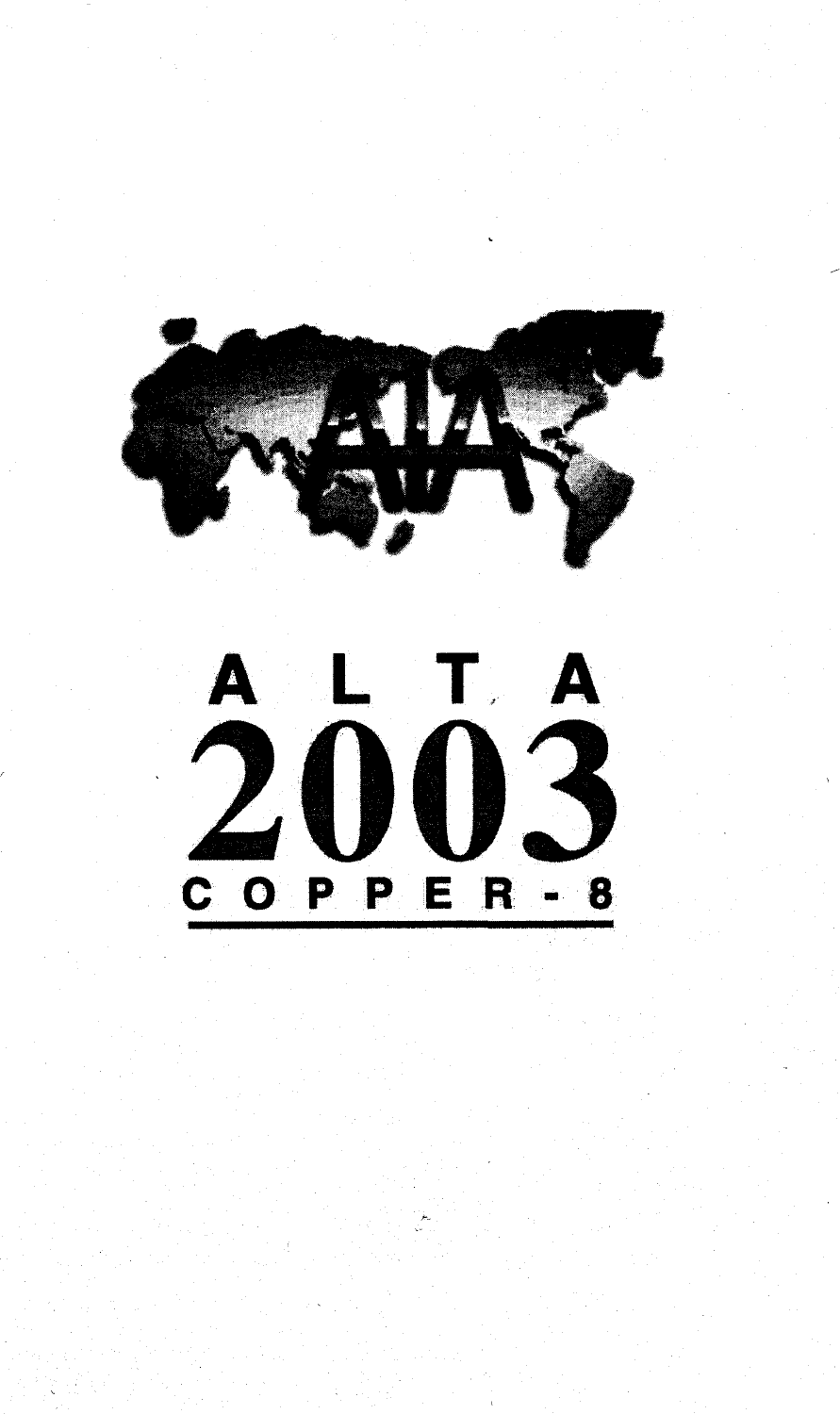## *Contents - Day 1*

## *Operations*

*}*

#### *Hydrometallurgical Operations at Olympic Dam*

*By Kym Dudley - Cognis Australia Pty Ltd (formerly WMC Olympic Dam Corporation Pty. Ltd.), Brett Lawson - WMC Olympic Dam Corporation Pty. Ltd. - Australia*

#### *) Radioactivity - An Issue That Must Be Addressed in Copper Processing*

*By S A Brown, R J Ring and D E Collier - Australian Nuclear Science and Technology Organisation - Australia*

## *Solvent ExtractionlElectrowinning*

#### *SX Development at Dos Amigos in Northern Chile By Dagoberto Ibaceta and Juan Garrido - Dos Amigos, CEMIN Hans Hein and Gabriel Araya - Cognis - Chile*

#### *\ Evolution of a Copper Solvent Extraction Circuit: How Operating Parameters were Managed to Counter Varying Leach Solution Conditions throughout the Life of Girilambone Copper Company's Solvent Extraction Circuit*

*By David J Readett - Straits Resources Ltd, Mick Hanlon - Girilambone Copper Company, Kym A Dudley, Philip A. Crane and J Murdoch W Mackenzie - Cognis Australia Pty Ltd - Aust.*

#### , *A New Concept - "Plant in a Pipe" SX Design*

*By Roger W Cuzack, Charles J Bambara and Kevin McLoughlin (in memoriam) - Koch-Otto York - U Scot P Sandoval and Hector S Iglecias Jr. - Phelps-Dodge - USA*

, *The Continuous Improvement in Design of The Jameson Cell for SX-EWApplication By Sarah DeBono and Wayne Anderson - MIM Process Technologies David Readett - Straits Resources - Australia*

*Copper Electrowinning in the Absence of Acid Mist By Sabdiel Mella, Rodrigo Villarroel and Alejandro Lillo - SAME Ltda - Chile*

#### *"Commercial Operation of the FENIX Hydromet Iron Control System on Copper Electrowinning Solutions at Western Metals Mt Gordon Operation By Richard Shaw - FENIX Hydromet - Australia,*

*David Dreisinger - University of British Columbia - Canada, Eve Kusinski - Western Metals Copper Limited, Mt Gordon Operations - Australia Geoff Richmond - Western Metals Copper Limited Technical Services - Australia and Marcus Tomlinson - Ausenco Limited - Australia*